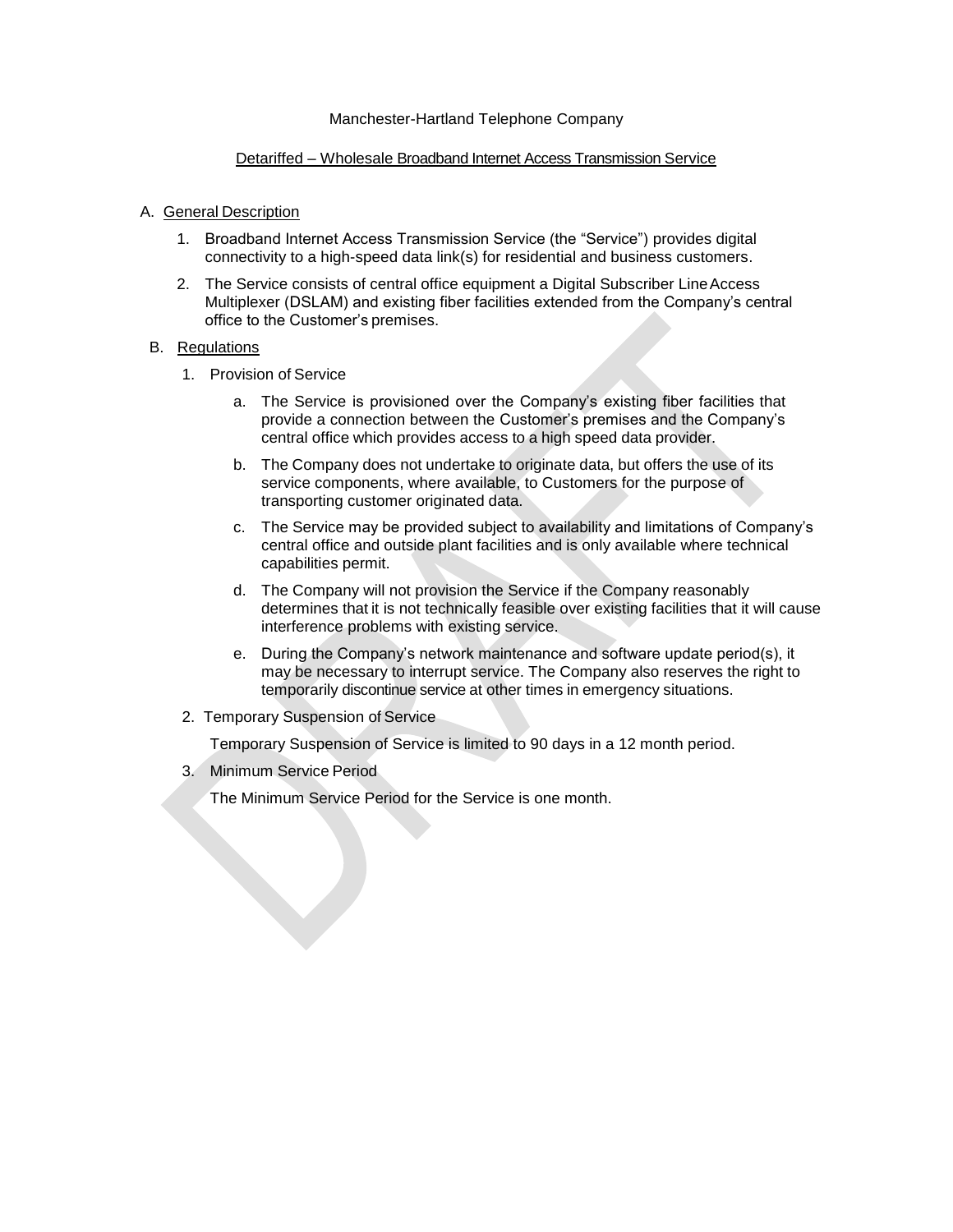Detariffed – Wholesale Broadband Internet Access Transmission Service

## B. Regulations (cont.)

4. Responsibility of the Company

The Company will provision the Service up to the Customer's the Network Interface (NI).

5. Responsibility of the Customer

The Customer is responsible for providing compatible Customer Premise Equipment (CPE) that is used for connection to the Service.

The Customer is responsible for obtaining permission from its subscriber(s) for the Company's employees or agent to enter the Customer's premises at any reasonable hour for the purpose of installing, inspecting, repairing, or upon termination of service, removing the service components of the Company.

The Customer is responsible for providing protection on their computer(s) to prevent illegal access to their computer(s).

- 6. The Service may only be used for lawful purposes and in a manner which does not violate any law or infringe any copyright, trademark, trade secret, right of publicity, or privacy. The Company is under no obligation to monitor information transmitted to or from a Customer's subscribers.
- 7. Federal Universal Service Charges (FUSC) applies to the Service.

# C. Rates and Charges

- 1. The Service is available at upload/download speeds of 25 mbps/25 mbps, 50 mbps/50 mbps, and 100 mbps/100 mbps.
- 2. The following rates and charges are in addition to the rates and charges for any other service(s) to furnish a communications system:

| Broadband Voice/Data month to month<br>Broadband Data Only month to month | Installation<br>Charge | Per<br>Month       |
|---------------------------------------------------------------------------|------------------------|--------------------|
|                                                                           | \$100.00<br>\$284.00   | \$99.00<br>\$99.00 |